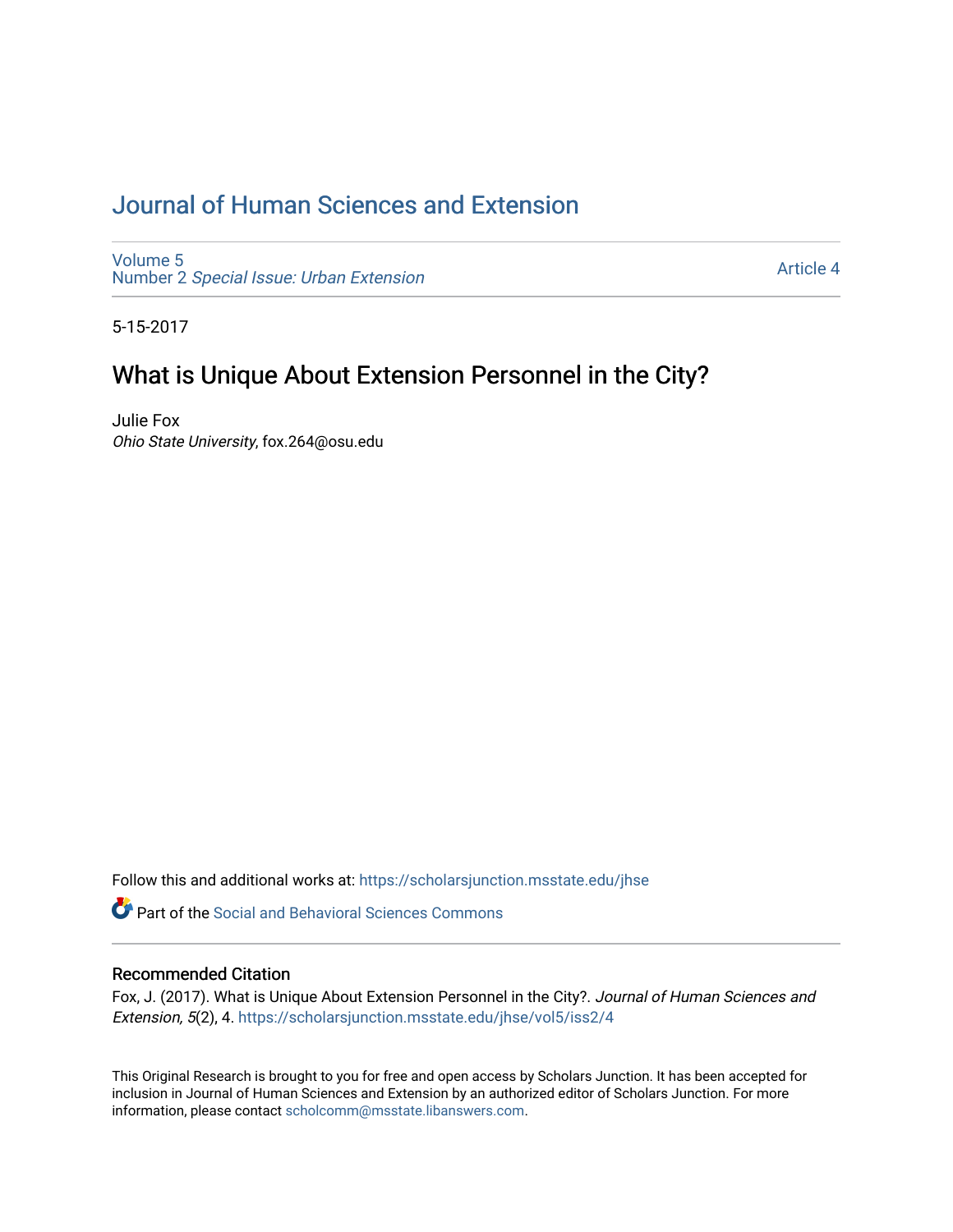## Acknowledgments

This project was made possible through the generous investment of participants and support fromfive organizations. Ohio State University Extension leadership supports ongoing urban Extension developments, including this applied research. The eXtension organization advances competency-based education which helped accelerate this project (https://extension.org/tools-for-extension-professionals/ competency-based-education). Eduworks served as exceptional facilitators and guides for the Competency Framework Development process (http://eduworks.com). Project communications were coordinated through the National Urban Extension Leaders (http://nuelaction.org). Funding for this project was provided through the Western Center for Metropolitan Research and Extension fellowship program.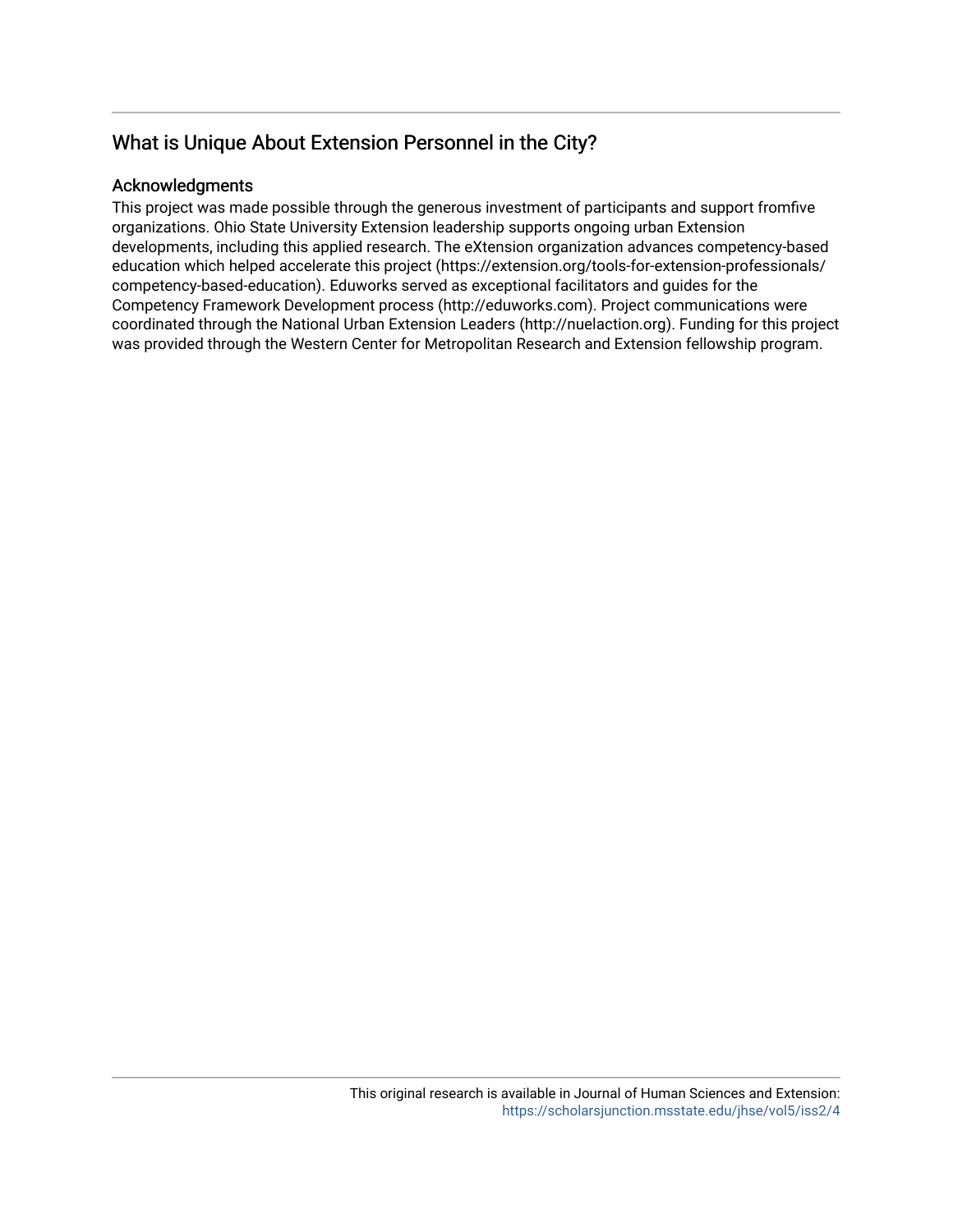#### **Julie Fox**

*The Ohio State University* 

*Extension's pursuit to better attract, develop, retain, and structure competent personnel in the city requires new strategies to build on the knowledge base established through previous research and practice. With the support of numerous national organizations, this study utilized a Competency Framework Development (CFD) process to systematically tap into the knowledge of County Extension Directors serving in large urban communities. Findings indicated these local leaders need specific knowledge, skills, attitudes, and beliefs that are both similar and unique when compared with results from other Extension competency studies. Competencies identified included building social and financial capital, strategic planning and organizing, resource attraction and management, advocacy and impact accountability with multiple stakeholders, and others. A primary difference was that diversity, complexity, and scale in urban communities influenced the extent to which competencies are demonstrated. Research results can be applied to a competency model that incorporates intentional recruiting and hiring practices that reflect the diversity and priorities of the community, competency-based professional development, competitive compensation and retention tactics, and staffing structure and strategies. Further research can include CFD with various types of Extension personnel and perspectives. Extension leaders can continue learning alongside others who can help inform administrators about human capital policies and practices.* 

*Keywords: human resources, competencies, urban, metropolitan, county Extension director, staffing, workforce, diversity*

#### **Introduction and Theoretical Framework**

Diversity, complexity, and scale in urban communities challenge leaders to consider how Extension attracts, develops, retains, and structures competent talent. Throughout Extension's history, Extension leaders have examined and tested models for effective urban Extension personnel (Brown, 1965; Harriman & Daugherty, 1992; Krofta & Panshin, 1989; Miller, 1973; Schaefer, Huegel, & Mazzotti, 1992; Yep, 1981; Young & Vavrina, 2014). While there are similarities to staffing and workforce development in all geographic areas, there are opportunities to explore the unique context of personnel serving the Extension mission in large

Direct correspondence to Julie Fox at fox.264@osu.edu

Journal of Human Sciences and Extension Volume 5, Number 2, 2017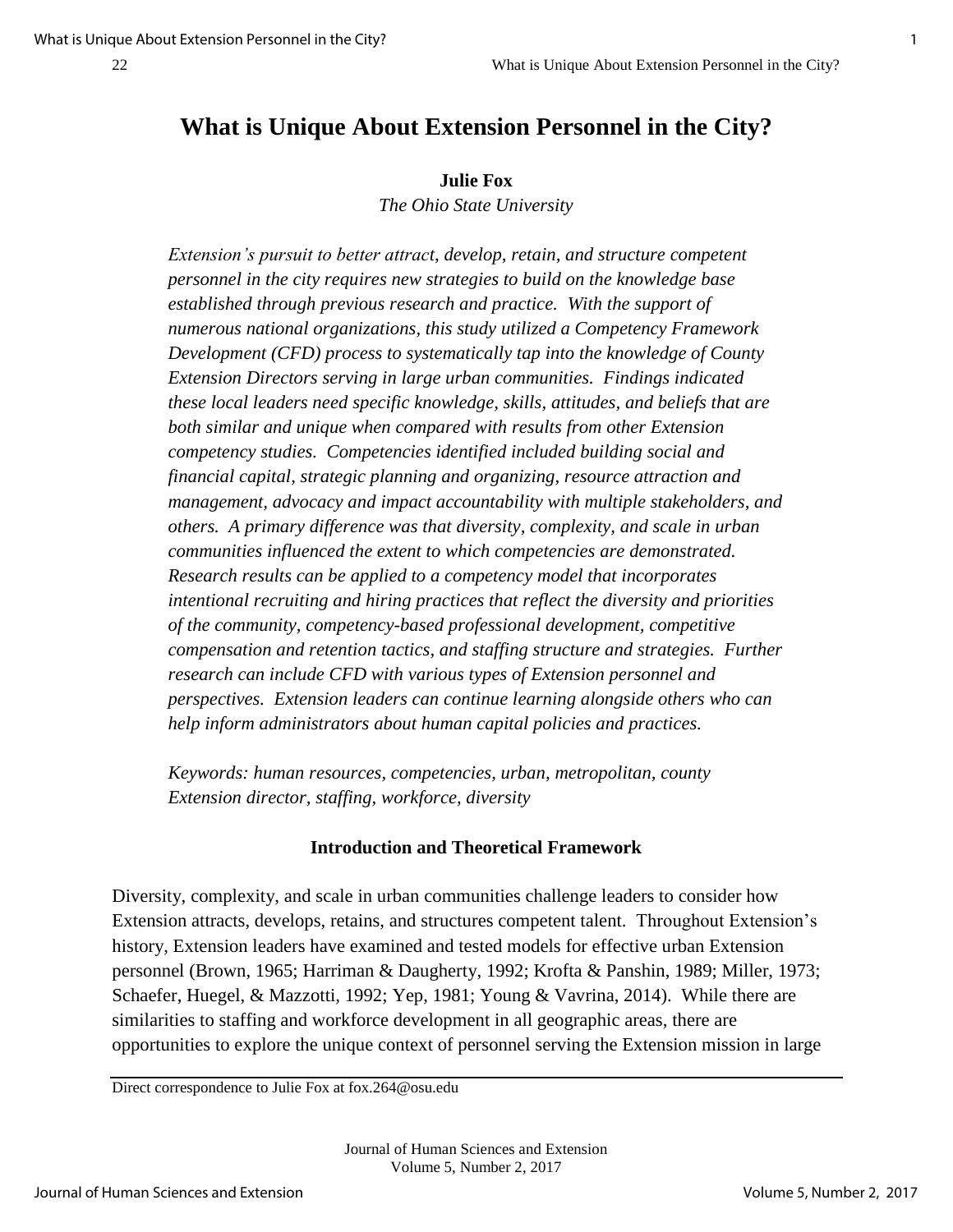cities. When the National Urban Extension Leaders (NUEL) conducted a strategic analysis of emerging urban Extension themes in the literature, personnel was identified as an area of focus (NUEL, 2015).

A fundamental element of human resource systems is identification of competencies, which are defined as a set of observable performance dimensions, including individual knowledge, skills, attitudes, and observable behaviors or characteristics (McClelland, 1973; Mirabile, 1997). Competencies have also been described as collective team processes and organizational capabilities (Athey & Orth, 1999). The value of competencies and competency models includes organizational competitiveness (Lado & Wilson, 1994; Prahalad & Hamel, 1990; Vakola, Eric Soderquist, & Prastacos, 2007), an essential factor in urban communities where thousands of agencies, businesses, and nonprofit organizations vie for limited resources and champion their causes in a congested environment. Professional competencies needed by Extension personnel have been studied as a determining factor for relevant selection, training, and retention of talent (Benge, Harder, & Goodwin, 2015; Haynes, 2000; Lakai, Jayaratne, Moore, & Kistler, 2014).

Many state Extension systems incorporate competencies into human resource practices, and several authors have identified Extension personnel competencies based on different types of positions, program areas, geographic areas, stage of career, or demographics of personnel.

- For example, in 2002, the Personnel and Organizational Development Committee (PODC) of the Extension Committee on Organization and Policy (ECOP) synthesized the work of 10 states and numerous studies and encouraged Cooperative Extension Systems to use 11 core competencies for professional development of campus- and field-based faculty and staff (Maddy, Niemann, Lindquist, & Bateman, 2002).
- A few comprehensive dissertations were published on competencies, including survey research in Ohio (Cochran, 2009) and Varner's (2011) qualitative study with millennials in Nebraska.
- In 2013, ECOP identified key characteristics of 21st century Extension professionals by studying Extension job postings, surveying Extension directors, and conducting focus groups with successful Extension professionals (Hibberd, Blomeke, & Lillard, 2013).
- One program-specific competency framework is the 4-H Professional Research, Knowledge, and Competencies (PRKC) model (Stone & Rennekamp, 2004).
- In 2000, a position-specific study examined 127 county Extension administrators from 22 states to assess 15 supervisory and management competencies deemed necessary for success as a county Extension administrator (Haynes, 2000).
- Additional advancements concentrated on specific competencies, such as Washington State University Extension's development of cultural competency training (Deen, Parker, Hill, Huskey, & Whitehall, 2014).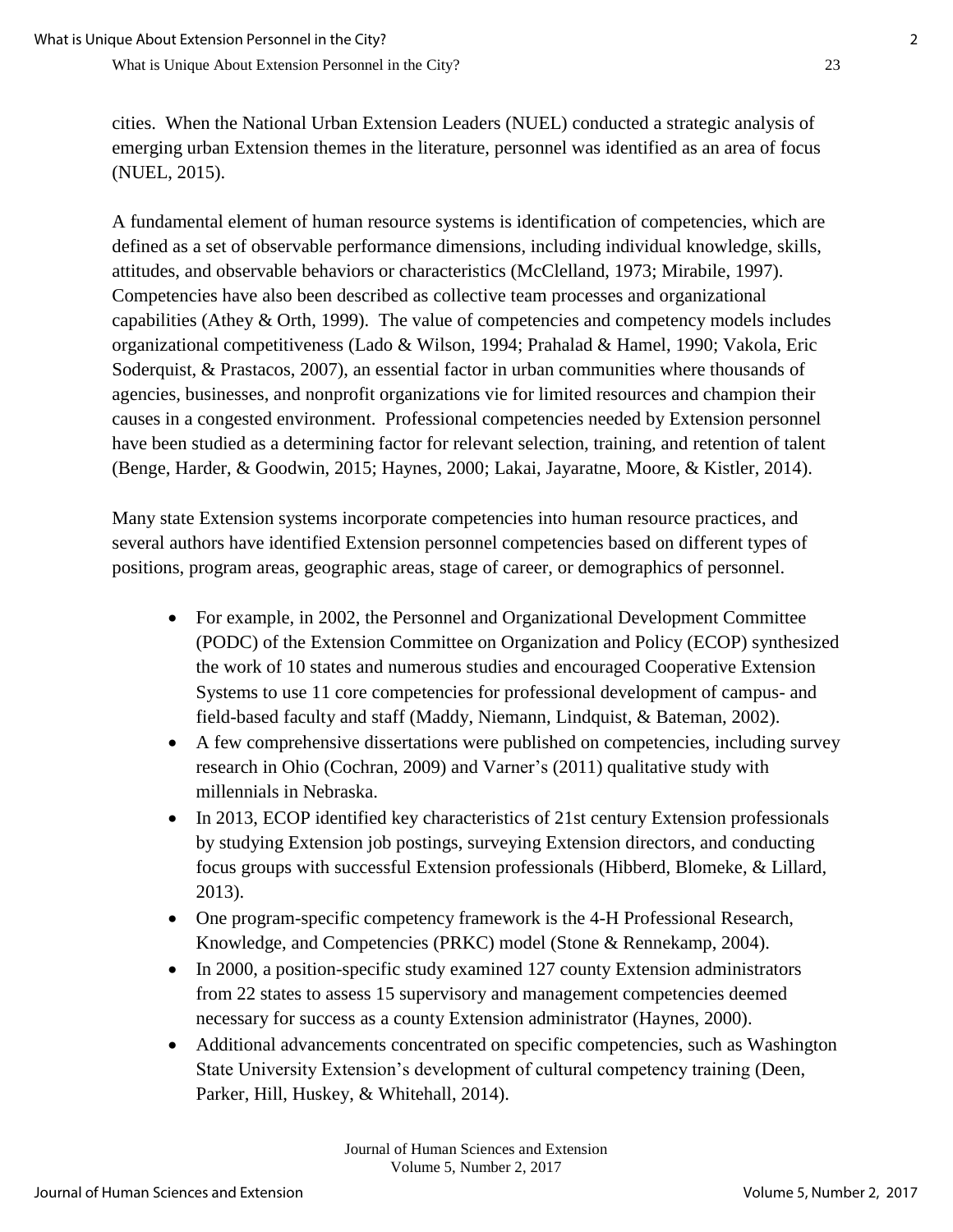The majority of the findings provide a consistent framework (see Table 1) but do not focus on the distinctive competencies of professionals working in or influencing Extension's work in urban communities. One study by Ritsos and Miller (1985) focused specifically on urban Extension professionals in Ohio and included similar competencies, such as public relations as an interpersonal competency, professionalism as a personal competency, organizational skills as a competency related to the business of Extension, and program management.

| Competency        | <b>ECOP</b> - Maddy, | <b>Dissertations -</b> | ECOP - Hibberd,       | Program,                |
|-------------------|----------------------|------------------------|-----------------------|-------------------------|
| <b>Categories</b> | Niemann,             | Cochran, 2009          | Blomeke, &            | Position, or            |
|                   | Lindquist, &         | and Varner, 2011       | <b>Lillard</b> , 2013 | Competency-             |
|                   | Bateman, 2002        |                        |                       | <b>Specific Studies</b> |
|                   |                      |                        |                       | $(2000 - 2014)$         |
| Interpersonal     | $-$ Engagement       | - Communication        | Communication         | - Communication         |
|                   | - Diversity,         | - Diversity            | - Diversity           | - Cultural              |
|                   | pluralism, and       | - Interpersonal        | - Teamwork            | competence              |
|                   | multiculturalism     | relationships          |                       | - Relationship          |
|                   | - Interpersonal      | - Teamwork and         |                       | building                |
|                   | relations            | leadership             |                       | - Facilitation          |
|                   | - Community and      | - Customer             |                       | - Collaboration         |
|                   | social action        | service                |                       | and partnerships        |
|                   | process              | - Inclusiveness        |                       | - Customer focus        |
| <b>Personal</b>   | - Professionalism    | - Professionalism      | - Personal            | - Professionalism       |
|                   | - Leadership         | - Leadership           | standard of           | - Leadership            |
|                   |                      | $-$ Continuous         | excellence            | - Accountability        |
|                   |                      | learning               |                       | $-$ Self-               |
|                   |                      | - Flexibility          |                       | management              |
|                   |                      | - Self-direction       |                       | - Initiative            |
|                   |                      | - Balance              |                       | - Decision making       |
| Programs,         | - Educational        | - Successful           | - Extension           | - Program               |
| Projects, and     | programming          | teacher                | program and           | planning                |
| <b>Products</b>   | - Information and    | - Subject matter       | teaching              | development,            |
|                   | education            | competent              | - Subject expertise   | and evaluation          |
|                   | delivery             |                        | - Translate           | $-$ Integrate           |
|                   | - Subject matter     |                        | research results      | research,               |
|                   |                      |                        |                       | teaching, and           |
|                   |                      |                        |                       | Extension               |
| <b>Other</b>      |                      | - Entrepreneurial      | Entrepreneurial       | - Problem-solving       |
|                   |                      | - Problem-             | spirit                | - Volunteer             |
|                   |                      | solving                |                       | development             |
|                   |                      | $-$ Change             |                       |                         |
|                   |                      | manager                |                       |                         |

*Table 1. Summary of a Sample of Extension Competency Studies*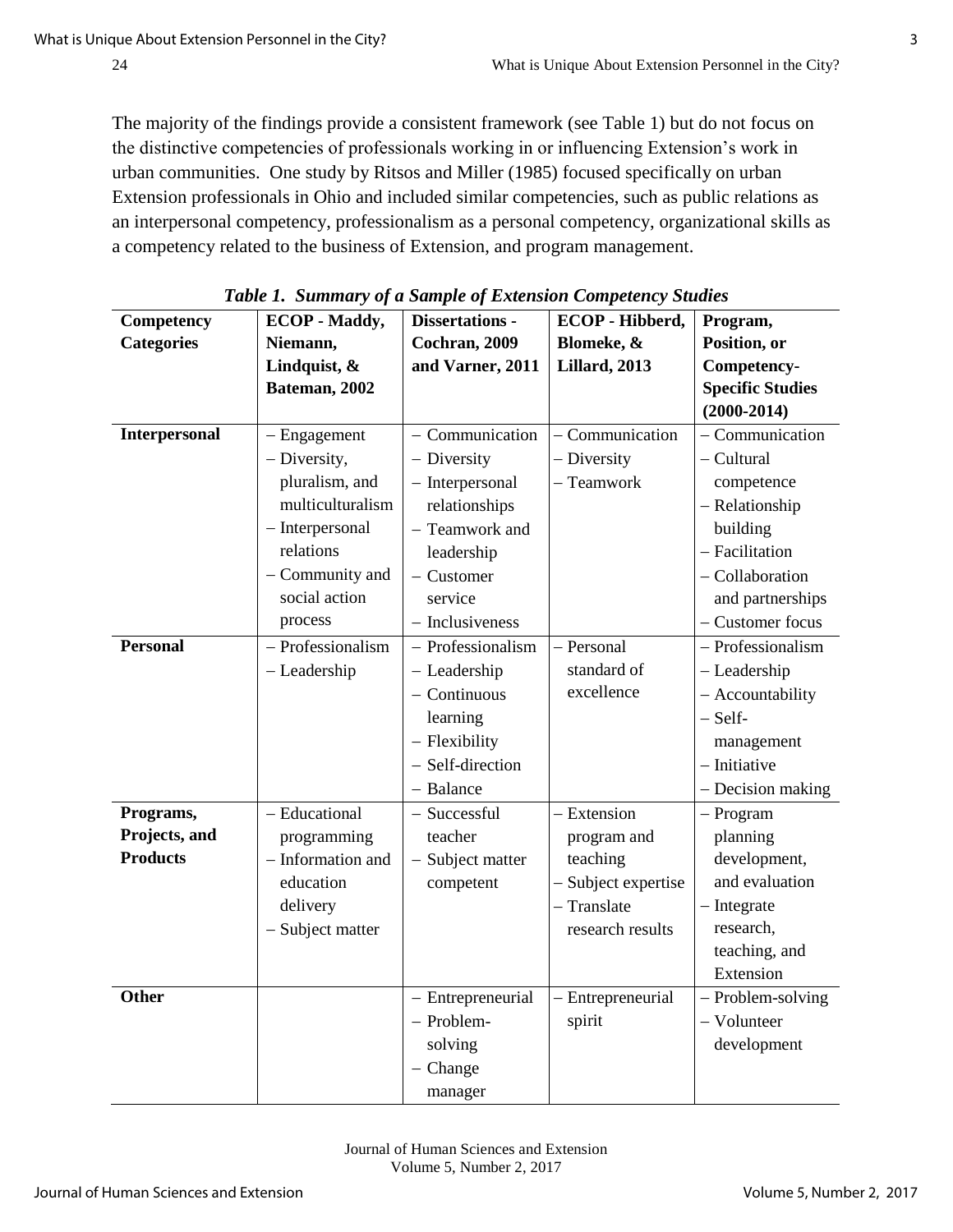## **Purpose and Objectives of the Competency Framework Development Process**

To better understand what it takes to serve as an Extension leader in urban or metropolitan designated areas, a competency study was conducted of county Extension directors working in large counties. County Extension directors were selected due to their critical role in navigating community and organizational complexity and the dynamic interaction between internal and external environments (Jamali, 2005). The present study aimed to systematically tap into the knowledge of practitioners – people who do the job, not those who write about it or instruct it. By establishing a structured set of assessable competencies, Extension leaders can evaluate and improve learning experiences and guide learners to relevant resources to meet their professional development goals. Results will inform Extension administrators, human resource professionals, and other leaders as they attract, hire, develop, and retain talent for Extension in large cities.

A secondary objective of the present study was to pilot test the Competency Framework Development (CFD) process available through eXtension, with the intention of conducting additional inquiry focused on other types of urban Extension positions, such as educators or agents, specialists and consultants, paraprofessionals, and volunteers. Beyond the scope of the research conducted at one point in time, the CFD framework allows Extension professionals accessibility to the data in order to continue refining, updating, and adding value related to the functions of an urban county Extension director.

#### **Methods**

A Competency Framework Development (CFD) for Urban County Extension Directors (UCEDs) included a multistage process to identify skills, knowledge, attitudes, and beliefs. For the purpose of this study, the term county Extension director was used as a reference to any title used for local Extension leaders serving large cities or other geographic areas designated by the U.S. Census Bureau as urban or metropolitan. Prior to the applied research, The Ohio State University's Office of Responsible Research Practices determined the project was exempt from review by the Institutional Review Board. The study began with an analysis of existing materials, including position descriptions, competency assessments, professional development resources, and relevant literature. The researcher collaborated with Eduworks to facilitate the CFD process with at least one representative UCED from each of ECOP's geographic regions. Eduworks partners with eXtension to provide expertise in competency-based training, education, and credentialing.Five participants were selected with guidance from the National Urban Extension Leaders (NUEL) steering committee and professional development action team. Participants not only represented different geographic regions but also represented diversity of professional background, years of Extension service, proximity to campus, and demographics. The ideal number of participants for this type of inquiry is four to six. An online poll was used to schedule three online sessions within a two-week period.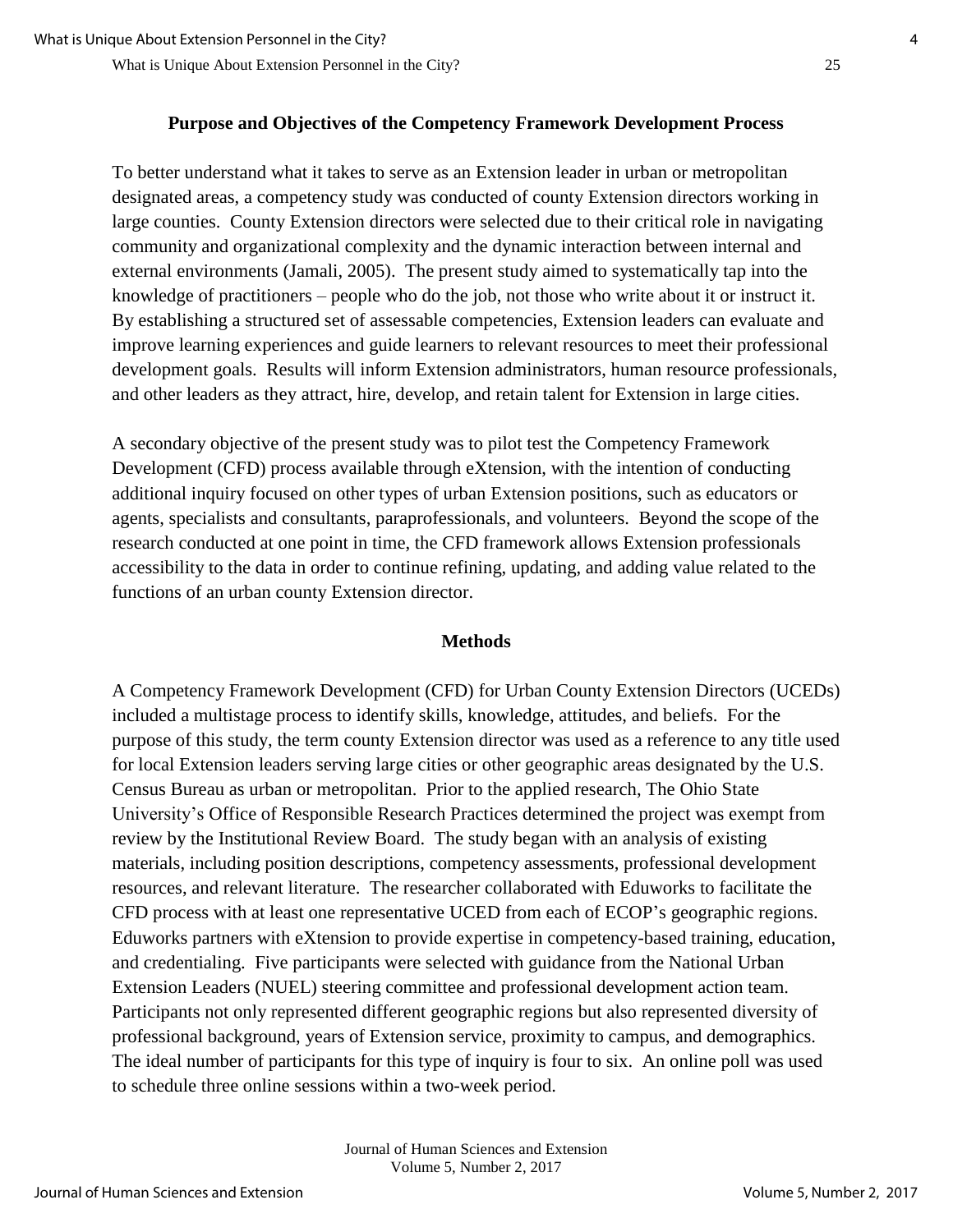Competency framework development is a participatory process to identify a collective set of competencies that define the requirements for effective performance in a specific job, profession, or organization (Campion et al., 2011; Cummings, Andrews, Weber, & Postert, 2015). Practitioners participated in the systematic process that included three facilitated online sessions, using interactive technologies that included Zoom videoconferencing for dynamic communications and Google Docs for real-time data review. The first practitioner session included an introduction to the CFD process and clarification of terms, such as knowledge (what a UCED needs to know), skills (what a UCED actually does), assessments (what indicators demonstrate degree of ability), and UCED beliefs about what is important in his or her work. In the second session, practitioners suggested competencies through round robin discussion and open dialogue. During this session, the facilitator began developing an online spreadsheet that was used to clarify meaning. Before the third session, each practitioner independently reviewed the emerging competency framework spreadsheet to begin thinking about potential indicators for each competency. During the third session, assessment methods were identified for each competency. All sessions were based on interviews and were consensus-driven. Following the online sessions, the spreadsheet was made available for participants to review.

## **Findings**

Results of the Competency Framework Development process with Urban County Extension Directors included evidence that these professionals need specific knowledge, skills, attitudes, and beliefs with some being similar and others unique when compared to findings from previous studies (Table 1). The competencies identified by the practitioners included those outlined in Table 2. In addition to the summary, examples provide additional detail on the knowledge, skills, and beliefs linked to each of the nine competencies.

| Competency           | <b>Competency Framework Development (CFD)</b>                                |  |
|----------------------|------------------------------------------------------------------------------|--|
| <b>Categories</b>    | http://eduworks.com/cfd/nuel-ced/#                                           |  |
| <b>Interpersonal</b> | - Builds social and financial capital with foundations, corporations,        |  |
|                      | government, and other local sources                                          |  |
| <b>Personal</b>      | $-$ No personal competencies were identified as unique to urban environments |  |
|                      | and the categories were intentionally not used as prompts                    |  |
| Programs, Projects,  | - Implements and understands Extension programming in the complex urban      |  |
| and Products         | context                                                                      |  |
| <b>Other</b>         | - Demonstrates sensitivity to the local socio-cultural context and community |  |
|                      | history                                                                      |  |
|                      | - Advocates for their urban area, including its importance and unique assets |  |

*Table 2. Summary of Urban County Extension Director Competencie***s**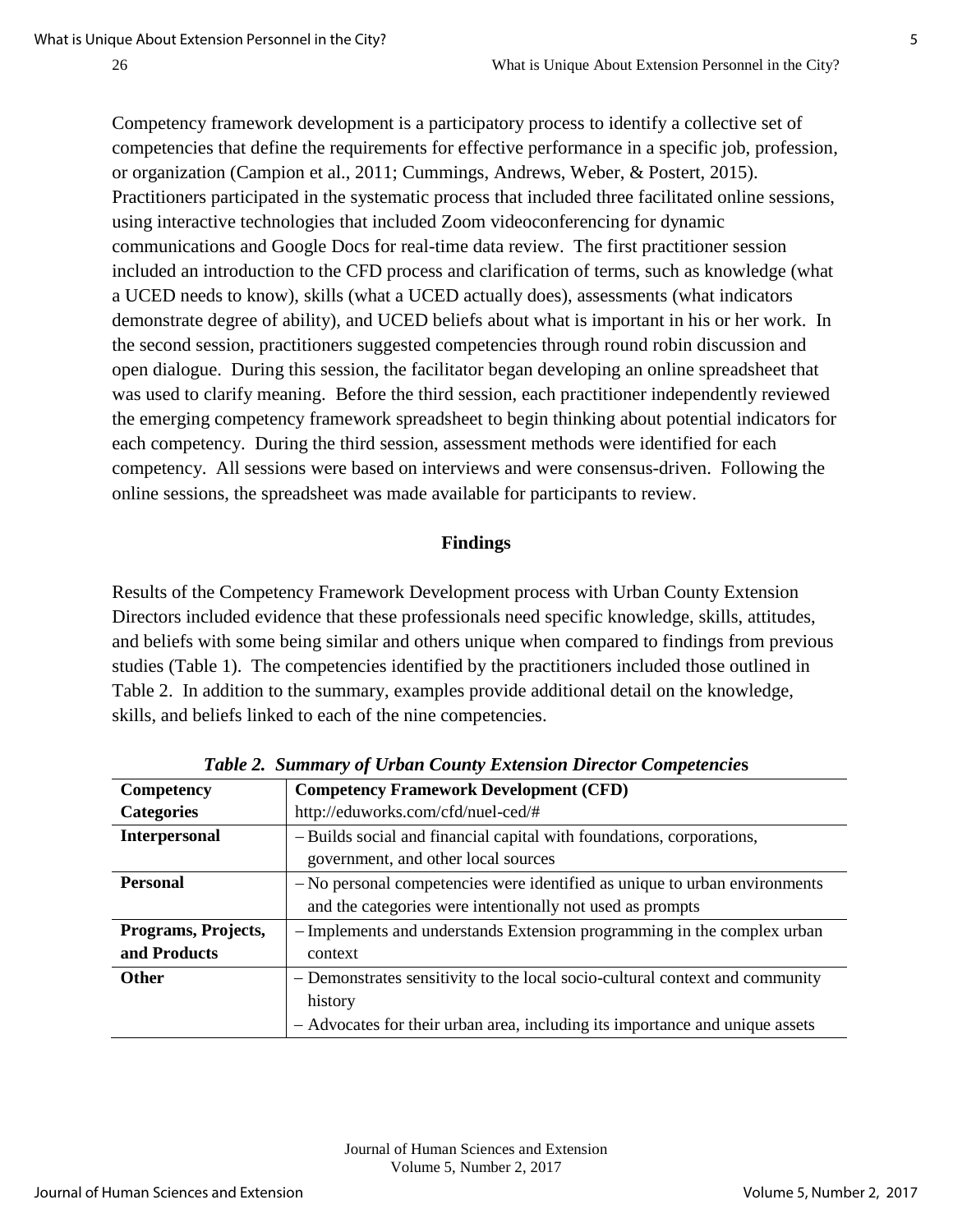## **Interpersonal Competencies**

Building social and financial capital with foundations, corporations, government, and other local sources is something all county Extension directors accomplish. In large counties with multiple jurisdictions and thousands of public and private organizations, UCEDs need to exemplify this competency of engaging with existing and potential stakeholders. Those skills could include

- serving on and leading community boards and committees;
- inviting and facilitating involvement in Extension programs;
- targeting specific outcomes in communications;
- building an advocacy network of foundation, corporation, and government personnel;
- identifying emerging needs;
- cultivating funding relationships; and
- navigating complex external and internal funding systems.

UCEDs need to know the funding landscape of their county, expectations of funders, community benefits of Extension, and internal mechanisms and organizational structure. UCEDs are driven to provide local impact and recognizes that funders are investors in impacts. They value social capital and believe Extension brings intrinsic and extrinsic value to the community. Assessments of this competency would be evidence of the UCEDs participating on boards and in interest groups relevant to their constituents and obtaining funding for county Extension programs and personnel.

## **Personal Competencies**

Previous Extension studies included various personal competencies, such as professionalism and leadership (Table 1). In the CFD process, categories were intentionally not used as prompts. In this study, no personal competencies were identified as unique to urban environments; however, this does not suggest that personal competencies are not perceived as important from the practitioner perspective. Further inquiry could add clarification to the competencies, skills, knowledge, and assessment factors related to UCEDs' personal competencies.

## **Business of Extension Competencies**

UCEDs fulfill functions of a county Extension director and need to be knowledgeable about the history, mission, and practices of Extension. They know the role and responsibilities expected of a county Extension director. But while this might seem simple, this is especially important when hiring directors who are not familiar with Extension. They can discern when to preserve traditions, when to develop new opportunities, and when to blend the two.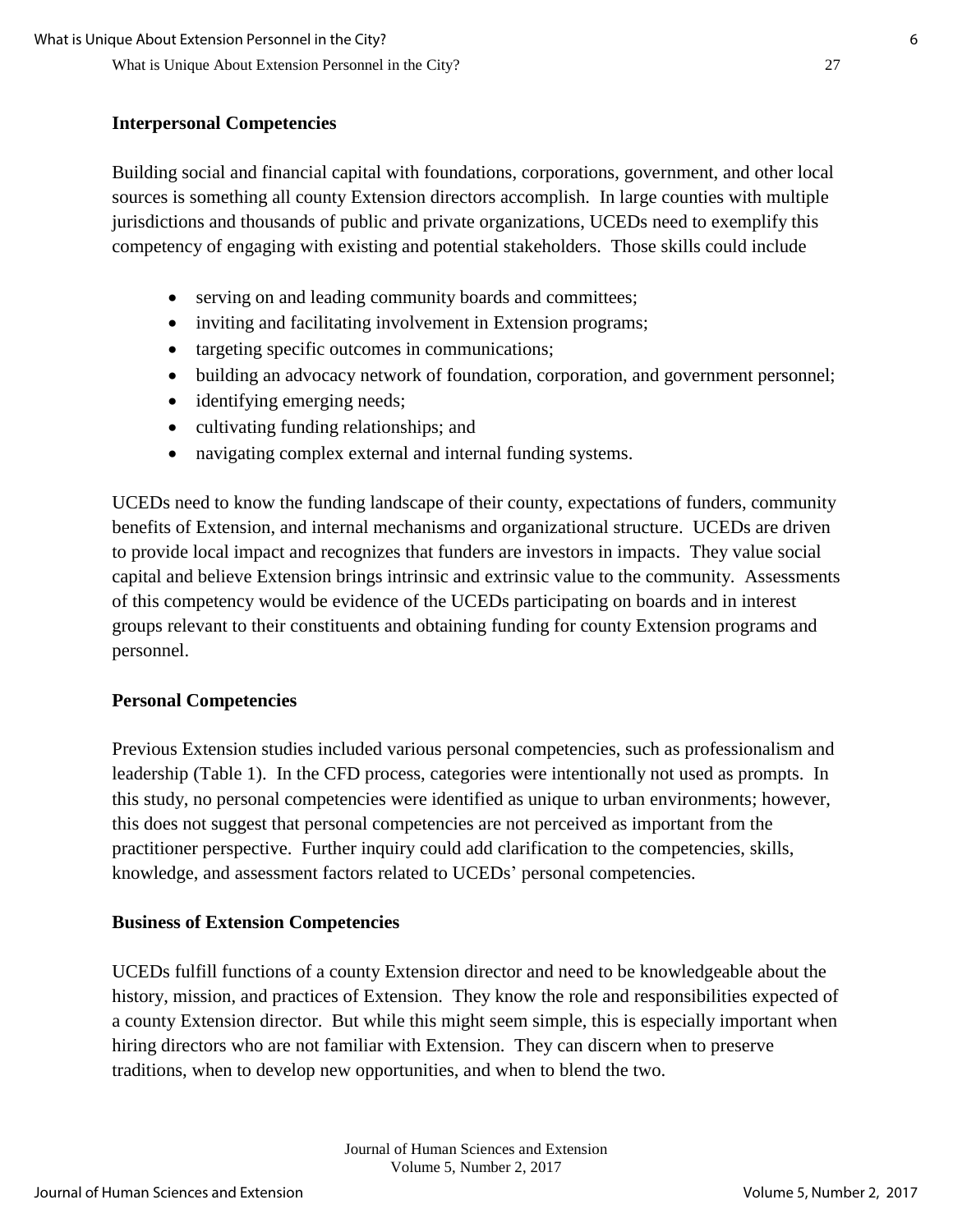Planning and organizing involves adaptive management, managing staffing capacity, abiding by grant requirements, addressing legal regulations, and administering a strategic plan of work. They utilize current best management and leadership practices as they align resources with priorities, collaborate with research partners, apply community appropriate solutions, and monitor organizational compliance. UCEDs are adaptive and knows the change process. Their implementation of planning tools that result in high-quality Extension programming is an assessment for this competency.

Management of finances, human resources, infrastructure, programming, and other resources is a core competency. UCEDs work with county government, state-elected officials, municipal government, and the university to forecast funding and resource needs; identify, pursue, and defend appropriate funding sources; and manage facilities, equipment, funds, and human resources. They continually manage the ever-shifting balance of resource capacity and opportunity evaluation. They need to know the current language of and technology for fiscal and resource planning, best practices in budgeting and negotiations, government structure and systems, and their university structure and systems. UCEDs are fiscally responsible and accountable to multiple internal and external stakeholders. UCEDs' resource portfolios and business compliances are relevant assessments. With more diversified funding portfolios, personnel must invest more time and expertise in sourcing and managing multiple resources on various timelines beyond county, state, and federal fiscal cycles (Krofta & Panshin, 1989).

UCEDs understand the local market and optimizes the advantages of Extension through competition for resources and collaboration with other programs. Skills include analyzing local programs and Extension strengths in target areas, identifying competitors and collaborators for funding and services, and generating and deploying resources to meet the needs of the target area. UCEDs know their local market, their competition, emerging trends in the community, and programming. It is more than knowledge as UCEDs see opportunities and challenges brought on by market change and how Extension programs can fill gaps and complement emerging trends. Assessment gauges how UCEDs both competes and collaborates with local programs to leverage resources as needed. A larger, more competitive environment requires Extension to align human resource expertise to operate in a more specialized and complex environment.

Accountability and integrity are key factors for the competency of gathering, analyzing, and reporting Extension program impacts to different audiences in a timely manner. While all county Extension directors exhibit this competency, what is essential for UCEDs are their abilities to select meaningful measurements for diverse audiences, differentiate reporting for target audiences, and attribute specific contributions to Extension and other collaborators. They value integrity in evaluation and the importance of honestly reporting successes and failures. They know emerging data gathering and analysis techniques and what data are meaningful for each target audience. Furthermore, the ability to work in transdisciplinary teams of experts while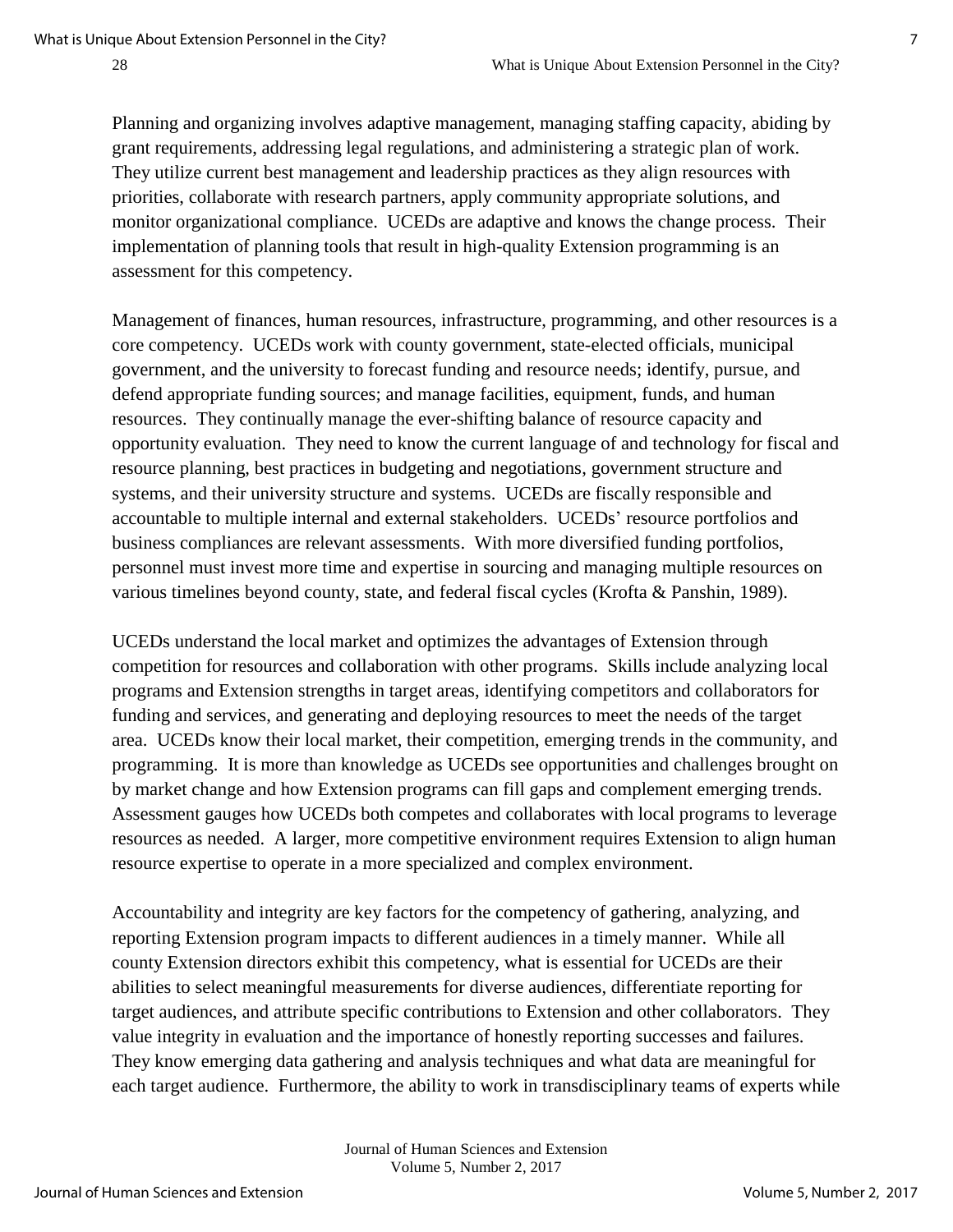documenting both the Extension impact and community change is paramount (National Extension Urban Task Force, 1996; Young & Vavrina, 2014).

#### **Program, Project, and Product Competencies**

Implementing and understanding Extension programming in the complex urban context is vital for UCEDs. They need to recognize the complexities of their urban county and understand how those complexities impact needs and delivery of Extension programming. UCEDs work with educators and partners to select applicable programs, identify delivery methods and costs, and align resources for relevance to their counties. Assessment of this competency includes metrics such as growth of specific audiences and capacity building to meet growing demand.

#### **Other Competencies**

UCEDs must be sensitive to local sociocultural context, community history, and Extension's past performance in the county. UCEDs must be sensitive to the urban application of Extension programs and philosophy. Skills include

- leveraging the strengths of diverse demographics;
- reflecting community demographics in advisory groups;
- managing conflict resolution;
- conducting situation and issue assessment; and
- displaying an understanding of institutional and socially constructed racism, sexism, and classism.

UCEDs believe that cultural competence is a lifelong-learning process, value the many voices of their varied audiences, and know the histories and complexities of their communities. Due to the magnitude of diversity in metropolitan areas, cultural competence and ensuring inclusivity are essential for all personnel. While this is an expectation throughout Extension, the scope in urban areas intensifies the degree to which personnel apply related competencies (Krofta & Panshin, 1989; Webster & Ingram, 2007). Assessments could include new programs that are sensitive to local urban issues.

Advocating the importance of their urban area and communicating the advantages and assets of urban Extension to internal and external stakeholders is another important competency for UCEDs. Skills include common abilities such as leveraging social media to highlight urban strengths and developing additional capacities to communicate about urban, suburban, and rural interdependencies.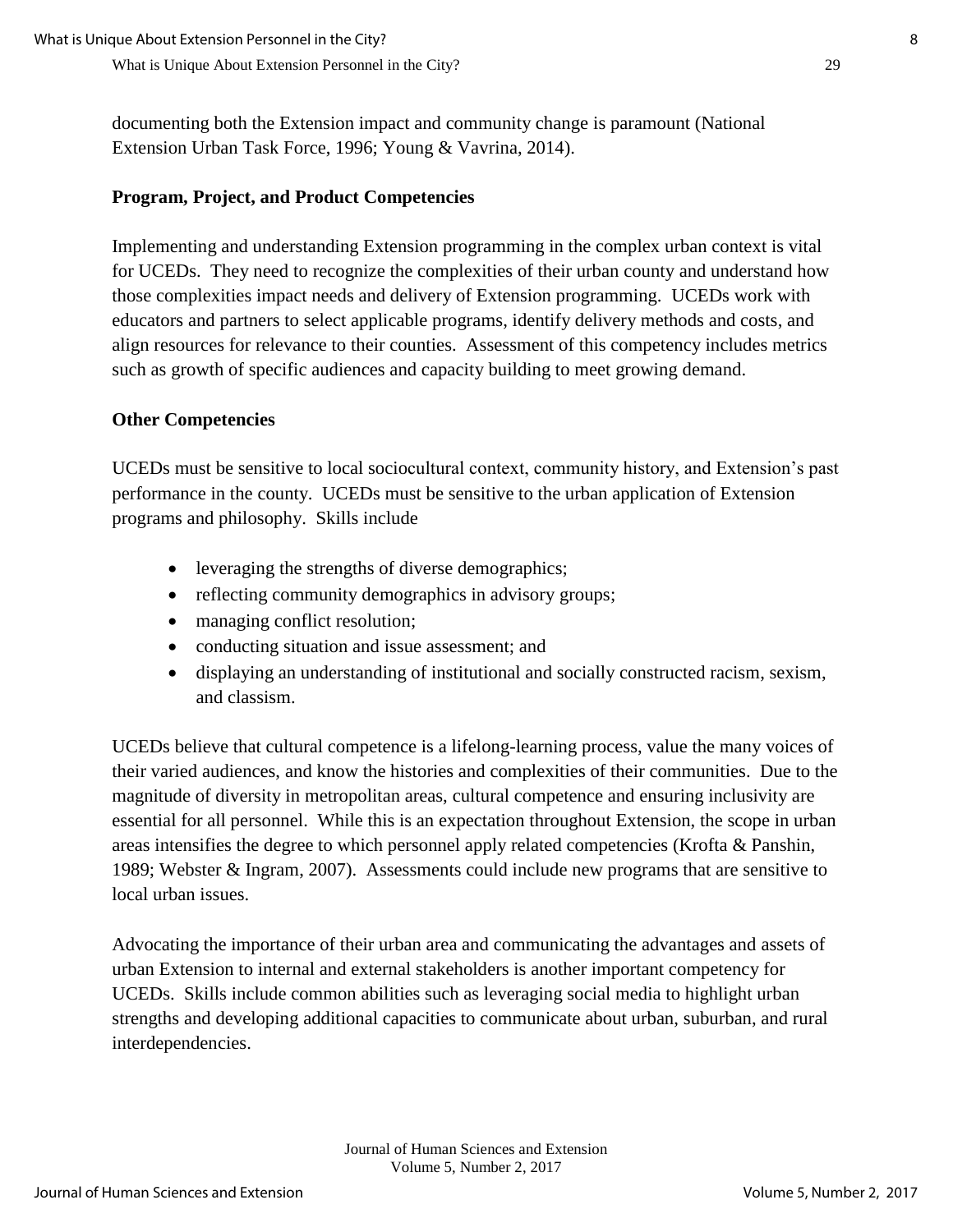#### **Reflections, Conclusions, and Recommendations**

In large cities, diversity, complexity, scale, and other factors influence the extent to which Extension personnel apply related competencies such as

- demonstrating interpersonal skills as they navigate multiple stakeholder agendas;
- exhibiting knowledge of the business of Extension as they manage multiple funding streams, lead an inclusive team, and operate within internal and external parameters.
- displaying program and project expertise as they align external and internal resources to service existing and new audiences; and
- communicating with local sensitivity and respectful cultural competence as they reach a large and diverse audience.

The number and depth of competencies related to the business of Extension verify the value of investing in UCEDs who focus on leadership, management, and administration, rather than directly on programming. They still understand and are active players in market-driven program planning, but their primary focus remains on partner and resource development.

#### **The Process**

The CFD is a relatively new process based on a combination of instructional systems design and skills identification methods, such as the task analysis process for curriculum development (Norton, 1998). As used in this study, the process presented some challenges, such as identifying qualified candidates who could commit the time required on dates that worked with other participants. The interactive technology, an exceptionally skilled facilitator, and the technology assistance supported an effective process. Although participants used different terms like urban, metro, city, county, or other labels to define their scope of work, they expressed how much they appreciated the opportunity to talk with others who were in a similar position. Collegial support increases retention (Benge et al., 2015)—a key factor in creating stable and sustainable urban Extension teams. Opportunities for regular and consistent communication among urban staff across the country can assist in developing important support networks necessary for effective urban programming (NUEL, 2015).

#### **Future Research**

With the progress of the National Urban Extension Leaders and support of the Extension Committee on Organization and Policy, there is renewed commitment to developing the capacity and competency of urban Extension educators, specialists, and administrators. The focus of this study was on individual competencies of one type of Extension position. Further research could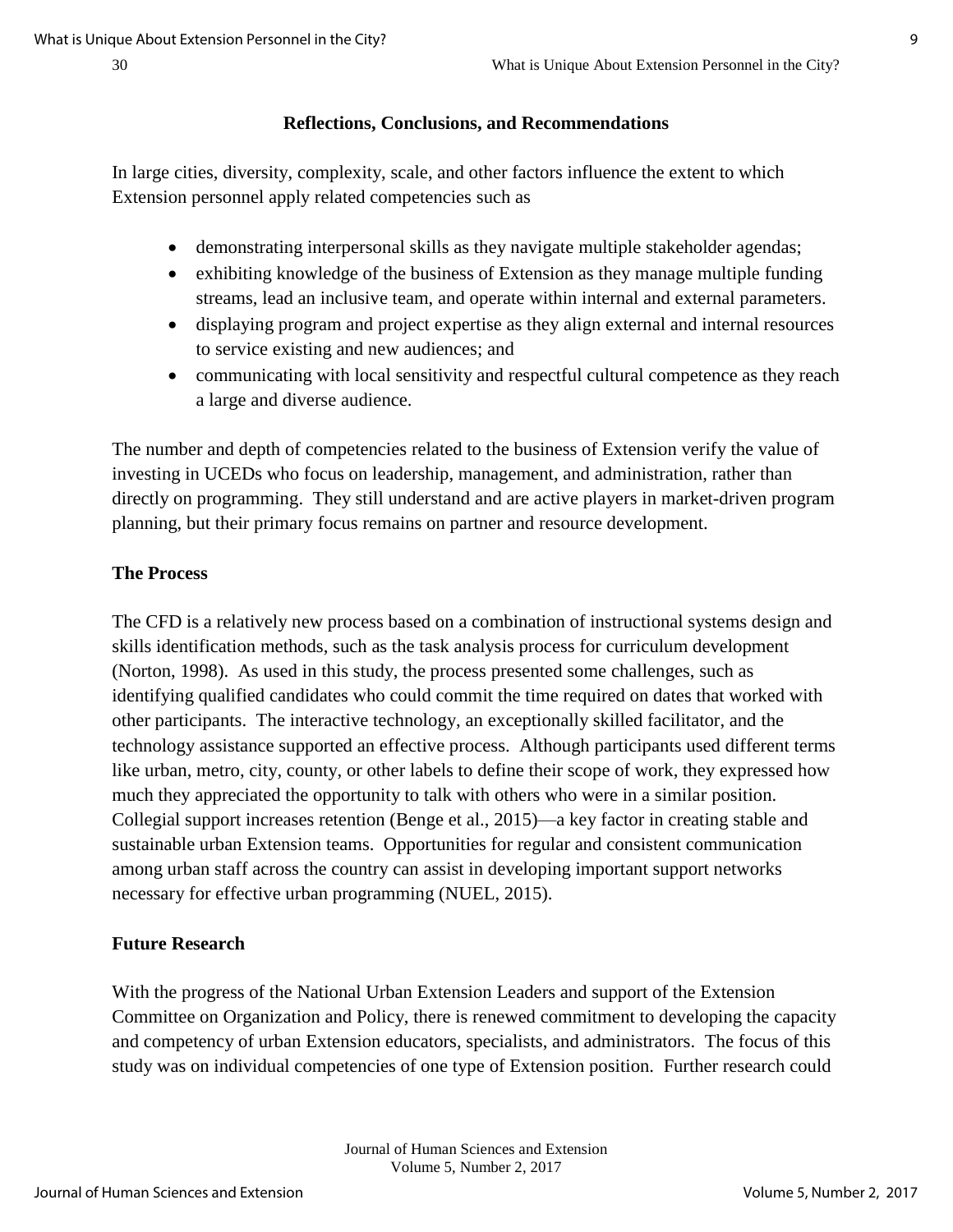- supplement this research with additional inquiry based on other perspectives, such as administrators, advisory group leaders, and educators, beyond UCED self-reports;
- expand the research to gain insight into personal competencies such as professionalism and leadership;
- conduct CFDs for other positions using the practitioner point of view of educators and agents from various program areas, specialists or consultants, and volunteers all of whom are requisite resources in urban Extension with short- or long-term commitments;
- consider variances based on stage of career with Extension, as some talents are new and temporary, and others are developed in later stages of a long-standing career;
- conduct multivariate analysis of Extension personnel competencies from various programs, geographic location, tenure with Extension, and other demographic factors; and
- test CFD process variables, such as number of hours and days of inquiry; types of interactive technologies; and pre-, post-, and mid-process activities.

## **Integrating Competencies into Extension Human Resource Practices**

Competencies alone, while critical, are not enough. Findings from this study can be applied to a comprehensive integrated competency model that incorporates flexible staffing models for a varied set of positions; recruiting and hiring practices to attract talent that reflects the diversity and priorities of the community; and competency-based professional development. To effectively work in metropolitan communities, Extension needs to develop the professional skills of faculty and staff at all levels in order to work in a highly complex and integrated nature (NUEL, 2015). One CFD participant referred to this as "real learning for real life." Instructional designers can develop competency rubrics for courses, map course components to competencies, modify courses, and update assessments.

A comprehensive integrated competency model could also include a staffing structure that supports UCEDs and their teams; competitive compensation; and recognition, retention, and succession planning to reduce the loss of social capital that results from staff turnover. The CFD can inform Extension's recruiting and hiring practices as the next generation of professionals prepares to work on complex issues found in diverse urban areas. Hiring procedures need to be streamlined and improved to appropriately match faculty, staff, consultant, volunteer, and administrator skill sets to position descriptions and roles (Harriman & Daugherty, 1992). At times, it will be necessary to use a project-driven hiring model allowing for a greater mix of core personnel and additional professionals with specific expertise necessary to respond to the broad array of metropolitan issues. The next step for Extension leaders is to integrate core competencies and allocate resources accordingly.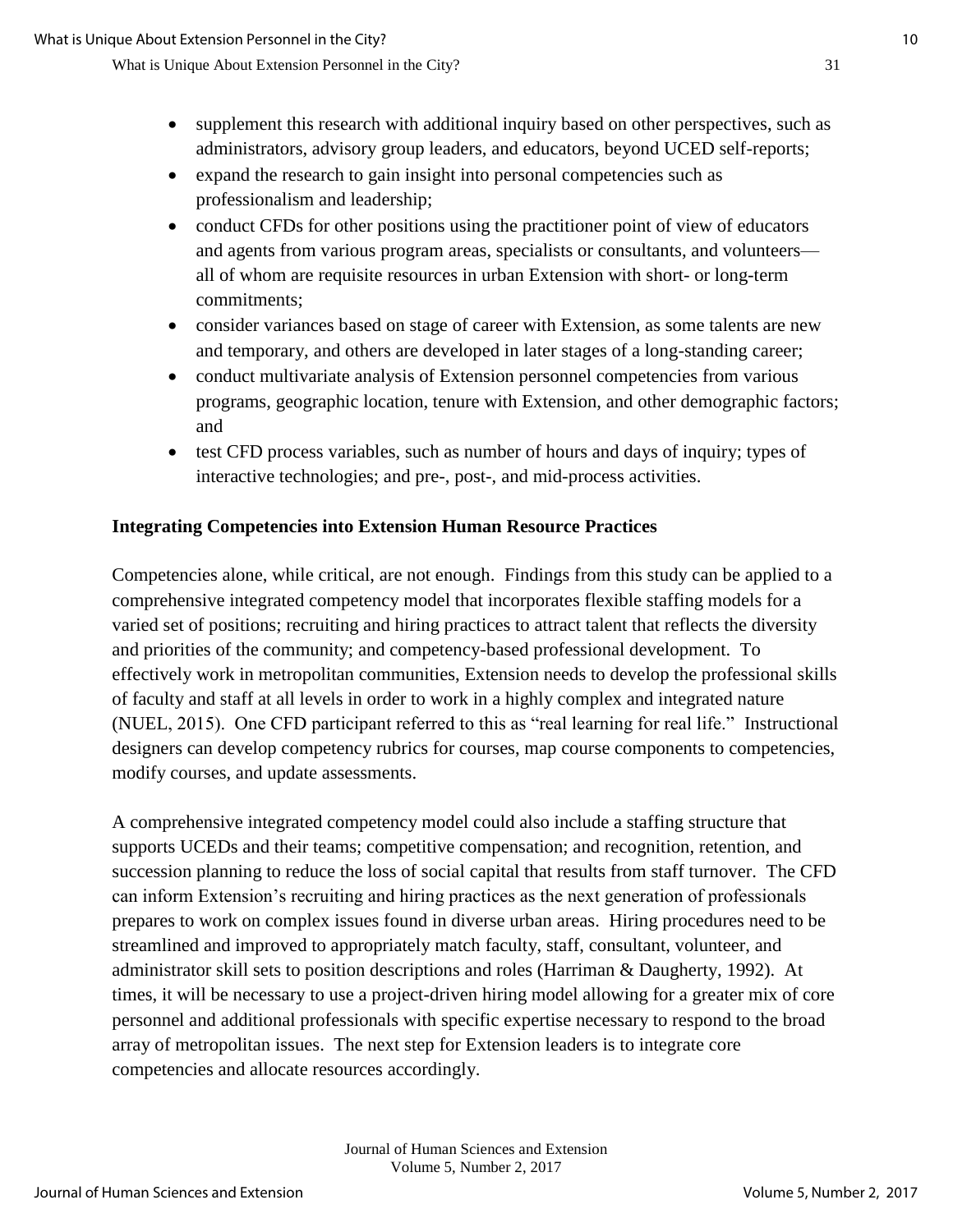Extension can learn alongside others through new research and the open source Competency and Skills System (CASS) project (www.cassproject.org) that provides competency portability to facilitate competency-based education, training, and credentialing. Extension leaders benefit from looking inward, as well as outward, to management literature to get the most from the science and practice of competency modeling (Russ-Eft, Watkins, Marsick, Jacobs, & McLean, 2014; Stevens, 2013). Competency models are collective sets of competencies that define the requirements for effective performance in a specific job, profession, or organization (Campion et al., 2011).

## **Beyond Individual Competencies**

Future investigation could focus on organizational competencies as well as interorganizational and organizational learning relevant to the urban context. This inquiry could begin with applied research with human resource professionals involved in various components of talent acquisition, development, and retention to explore how competencies can be integrated into practice. Ultimately, findings would be incorporated into personnel structure, staffing plans, and investment models in urban areas. New and existing urban Extension professionals would have access to competency-related learning modules to take control of their own professional development and learning plans.

In a rapidly changing world, organizations need to continually identify new opportunities beyond existing competencies if they are to survive (Doz, 1996; Mintzberg, 1994). According to the NUEL (2015) national framework report, a simple retrofit or one size fits all approach with rural and urban staffing presents the challenge of aligning competencies with position descriptions, professional development opportunities, recognition, and retention strategies. It remains clear that Extension faculty and staff working in metropolitan areas need a set of competencies similar to those of Extension professionals in other geographic settings, along with some additional, modified, or enhanced skills and attributes based on the unique characteristics and priorities of large counties. A primary difference is that diversity, complexity, and scale in urban communities influence the extent to which competencies are demonstrated. Extension personnel continue to be embedded in the community as trusted resources, serving in a unique position to function as neutral, trusted facilitators that bring people together to deliberate and deal with local issues (Kellogg Commission, 1999). The answer to whether Extension will remain important, in major part, lies within the competency of each of the Extension professionals (Bull, Cote, Warner, & McKinnie, 2004).

*Project findings and resources are available at http://cityextension.osu.edu/competencies*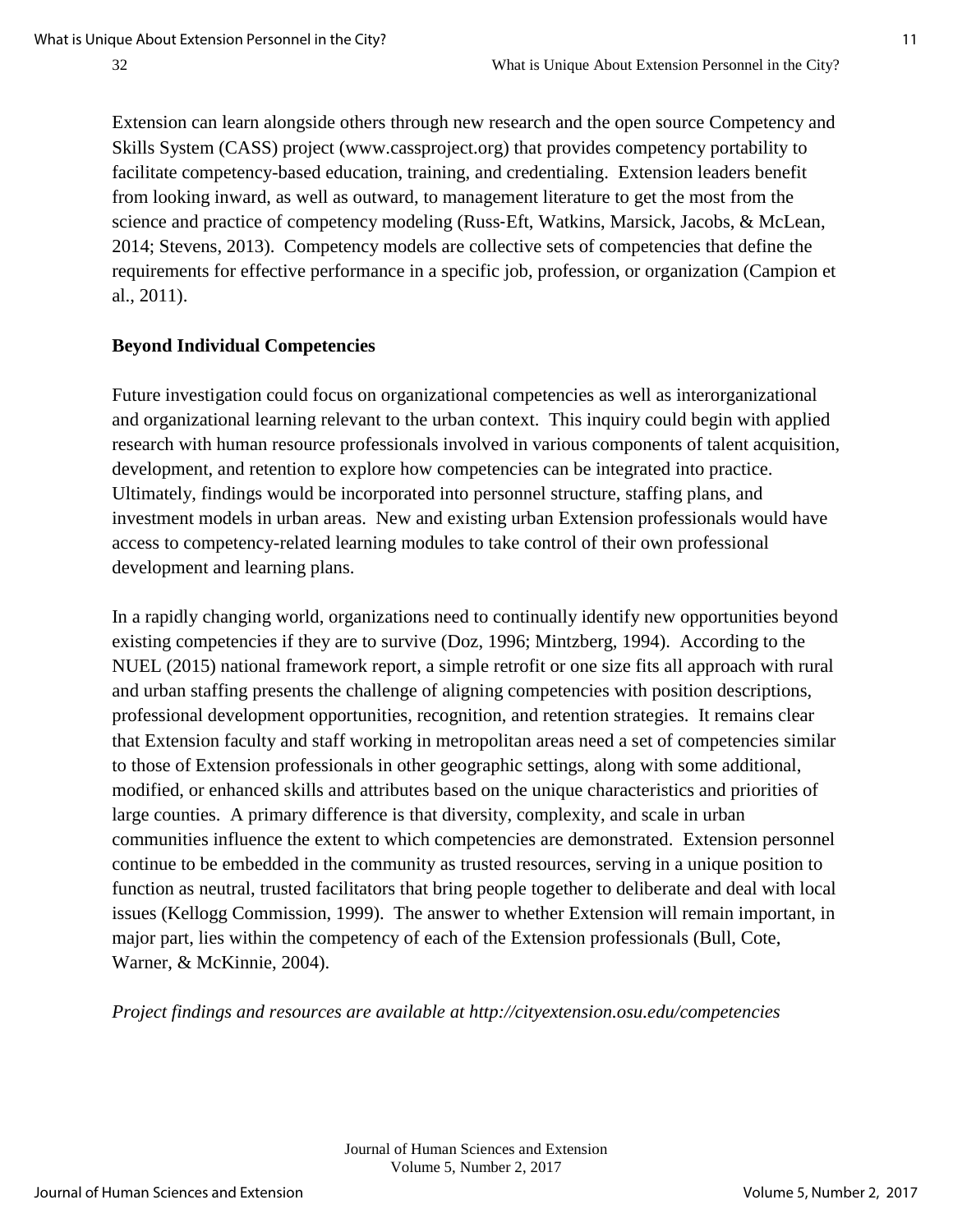#### **References**

- Athey, T. R., & Orth, M. S. (1999). Emerging competency methods for the future. *HUMAN RESOURCE Management*, *38*(3), 215–225. doi:10.1002/(SICI)1099-050X(199923)38:3< 215::AID-HRM4>3.0.CO;2-W
- Benge, M., Harder, A., & Goodwin, J. (2015). Solutions to burnout and retention as perceived by the county Extension agents of the Colorado State University Extension system. *Journal of Human Sciences and Extension, 3*(1), 1–16. Retrieved from http://media.wix.com/ugd/ c8fe6e\_349080f2854b41da902d89c15130d859.pdf
- Brown, E. J. (1965). Adapting Extension to urban environment: Internal forces. *Journal of Extension*, *3*(1), 11–18. Retrieved from http://www.joe.org/joe/1965spring/1965-1-a2.pdf
- Bull, N. H., Cote, L. S., Warner, P. D., & McKinnie, M. R. (2004). Is Extension relevant for the 21st century? *Journal of Extension*, *42*(6), Article 6COM2. Retrieved from http://www.joe.org/joe/2004december/comm2.php
- Campion, M. A., Fink, A. A., Ruggeberg, B. J., Carr, L., Phillips, G. M., & Odman, R. B. (2011). Doing competencies well: Best practices in competency modeling. *PERSONNEL Psychology*, *64*(1), 225–262. doi:10.1111/j.1744-6570.2010.01207.x
- Cochran, G. R. (2009). *Ohio State University Extension competency study: Developing a competency model for a 21st century Extension organization* (Doctoral dissertation). Retrieved from https://etd.ohiolink.edu/rws\_etd/document/get/osu1243620503/inline
- Cummings, S. R., Andrews, K. B., Weber, K. M., & Postert, B. (2015). Developing Extension professionals to develop Extension programs: A case study for the changing face of Extension. *Journal of Human Sciences and Extension*, *3*(2), 132–155. Retrieved from http://media.wix.com/ugd/c8fe6e\_c0bb0ab29c694347bfd4a50a112d38e1.pdf
- Deen, M. Y., Parker, L. A., Hill, L. G., Huskey, M., & Whitehall, A. P. (2014). Navigating difference: Development and implementation of a successful cultural competency training for Extension and outreach professionals. *Journal of Extension*, *52*(1), Article 1FEA2. Retrieved from https://www.joe.org/joe/2014february/a2.php
- Doz, Y. (1996). Managing core competency for corporate renewal: Towards a managerial theory of core competencies. In G. Dosi & F. Malerba (Eds.), *Organization and strategy in the evolution of the enterprise* (pp. 155–178). London, England: Palgrave Macmillan UK. doi:10.1007/978-1-349-13389-5\_7
- Harriman, L. C., & Daugherty, R. A. (1992). Staffing Extension for the 21st century. *Journal of Extension*, *30*(4), Article 4FUT1. Retrieved from http://www.joe.org/joe/1992winter/fut1. php
- Haynes, B. R. (2000). Management skills of county Extension administrators: Are they sufficient to do the job? *Journal of Extension*, *38*(2), Article 2RIB2. Retrieved from https://www.joe.org/joe/2000april/rb2.php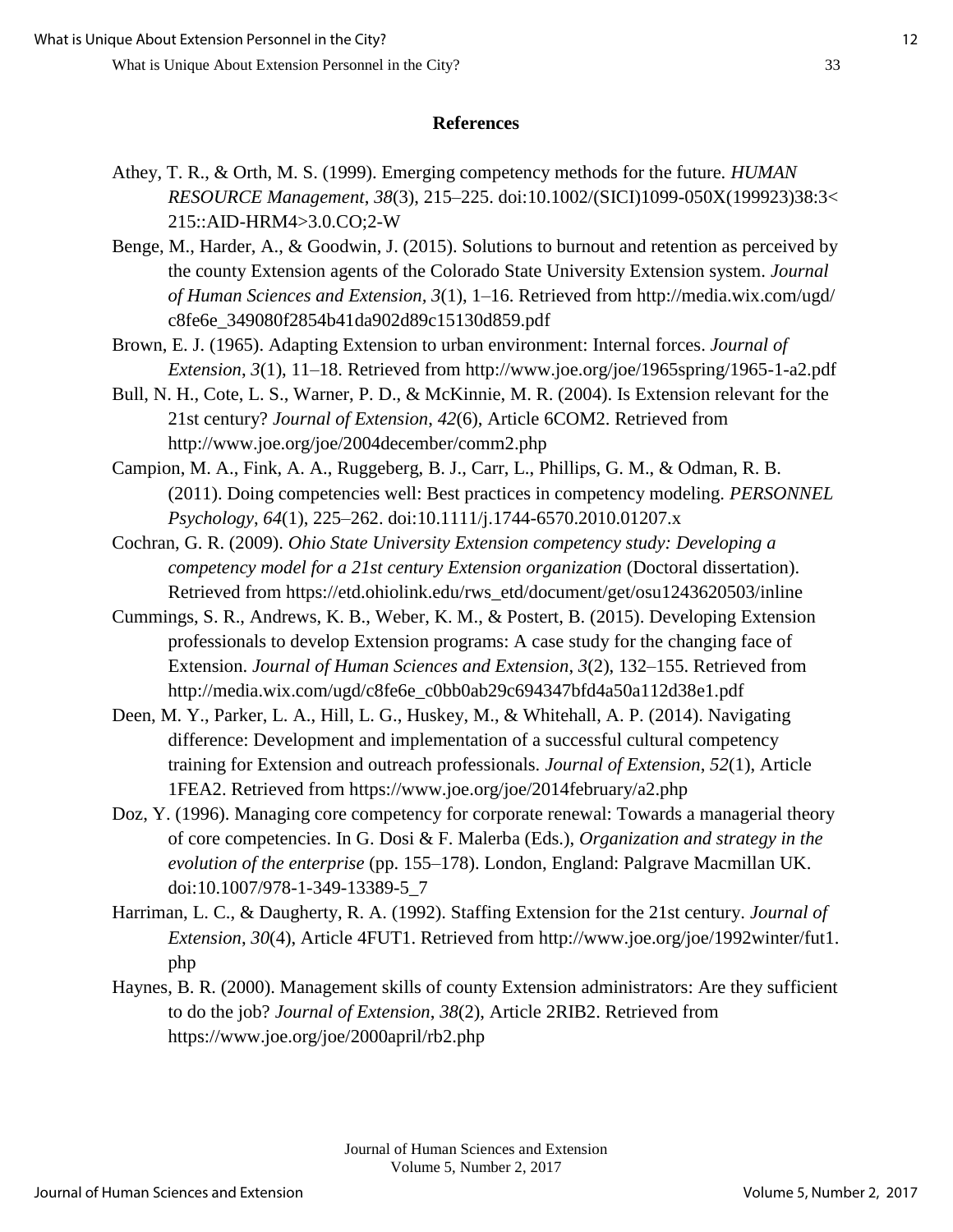- Hibberd, C., Blomeke, C., & Lillard, A. (2013). *The skills & attributes of 21st century Extension professionals*. Retrieved from https://docs.google.com/file/d/0ByoN6X1gktFkVl8tNG14 ZGVZMms/edit
- Jamali, D. (2005). Changing management paradigms: Implications for educational institutions. *Journal of Management Development*, *24*(2), 104–115. doi:10.1108/02621710510579473
- Kellogg Commission on the Future of State and Land-Grant Institutions. (1999). *Returning to our roots: The engaged institution.* Washington, DC: National Association of State Universities and Land-Grant Colleges. Retrieved from http://www.aplu.org/library/ returning-to-our-roots-the-engaged-institution/file
- Krofta, J., & Panshin, D. (1989). Big-city imperative: Agenda for action. *Journal of Extension, 27*(3), Article 3FEA1. Retrieved from https://www.joe.org/joe/1989fall/a1.php
- Lado, A. A., & Wilson, M. C. (1994). Human resource systems and sustained competitive advantage: A competency-based perspective. *Academy of Management Review*, *19*(4), 699–727. Retrieved from http://www.jstor.org/stable/258742
- Lakai, D., Jayaratne, K. S. U., Moore, G. E., & Kistler, M. J. (2014). Identification of current proficiency level of Extension competencies and the competencies needed for Extension agents to be successful in the 21st century. *Journal of Human Sciences and Extension, 2*(1), 71–89. Retrieved from http://media.wix.com/ugd/c8fe6e\_53ea61c582994033af7c96 1b1c4fcd7d.pdf
- Maddy, D. J., Niemann, K., Lindquist, J., & Bateman, K., on behalf of Personnel and Organizational Development Committee (PODC) of the Extension Committee on Organization and Policy (ECOP). (2002). *Core competencies for the Cooperative Extension System*. Retrieved from http://www.msuextension.org/Jobs/forms/Core\_ Competencies.pdf
- McClelland, D. C. (1973). Testing for competence rather than for "intelligence." *American Psychologist*, *28*(1), 1–14. doi:10.1037/h0034092
- Miller, J. R. (1973). Are new models for local Extension organization needed? *Journal of Extension*, *11*(1), 57–66. Retrieved from https://joe.org/joe//1973spring/1973-1-a6.pdf
- Mintzberg, H. (1994). The fall and rise of strategic planning. *Harvard Business Review*, *72*(1), 107–114. Retrieved from https://hbr.org/1994/01/the-fall-and-rise-of-strategic-planning
- Mirabile, R. J. (1997). Everything you wanted to know about competency modeling. *Training & Development*, *51*(8), 73–78.
- National Urban Extension Leaders (NUEL): De Ciantis, D., Fox, J., Gaolach, B., Jacobsen, J., Obropta, C., Proden, P., . . . Young, A. (2015). *A national framework for urban Extension: A report from the national urban Extension leaders.* Retrieved from http://media.wix.com/ugd/c34867\_668cd0780daf4ea18cb1daddad557c72.pdf

National Urban Extension Task Force. (1996). *Urban Extension: A national agenda*. Washington, DC: United States Department of Agriculture. Retrieved from http://district4.extension.ifas.ufl.edu/UrbanExtension/PDF/Urban%20Extension,%20A% 20National%20Agenda.pdf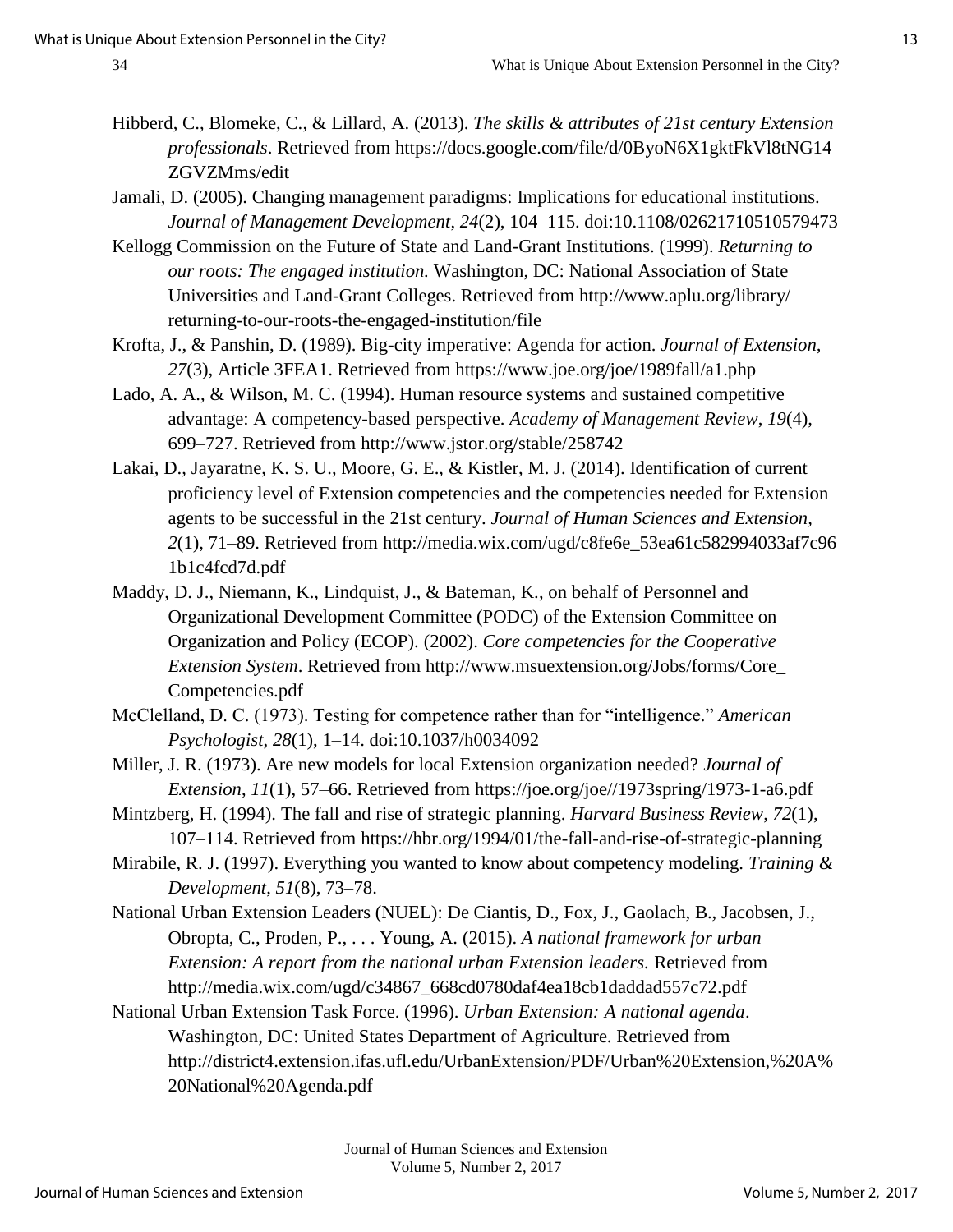- Norton, R. E. (1998). *Quality instruction for the high performance workplace: DACUM*. Retrieved from http://files.eric.ed.gov/fulltext/ED419155.pdf
- Prahalad, C. K., & Hamel, G. (1990). The core competence of the corporation. *Harvard Business Review*, *68*(3), 79–90. Retrieved from https://www.profrandes.com.br/userfiles/37e2f78e 93b640608ec17b8de1b6d4b5.pdf
- Ritsos, P. B., & Miller, L. E. (1985). *Professional competencies needed by Extension employees in urban counties of Ohio* [Summary of Research 43]. Retrieved from http://files.eric.ed. gov/fulltext/ED274822.pdf
- Russ‐Eft, D., Watkins, K. E., Marsick, V. J., Jacobs, R. L., & McLean, G. N. (2014). What do the next 25 years hold for HRD research in areas of our interest? *Human Resource Development Quarterly*, *25*(1), 5–27. doi:10.1002/hrdq.21180
- Schaefer, J. M., Huegel, C. N., & Mazzotti, F. J. (1992). Expanding into the urban arena. *Journal of Extension*, *30*(2), Article 2FEA2. Retrieved from http://www.joe.org/joe/1992summer/ a2.php
- Stevens, G. W. (2013). A critical review of the science and practice of competency modeling. *Human Resource Development Review*, *12*(1), 86–107. doi:10.1177/1534484312456690
- Stone, B., & Rennekamp, R., in cooperation with the National 4-H Professional Development Task Force. (2004). *New foundations for the 4-H youth development profession: 4-H professional research, knowledge, and competencies study 2004*. Washington, DC: National 4-H Headquarters, CSREES, USDA. Retrieved from http://extension.missouri. edu/hr/documents/PRKCStudy.pdf
- Vakola, M., Soderquist, K. E., & Prastacos, G. P. (2007). Competency management in support of organisational change. *International Journal of Manpower*, *28*(3/4), 260–275. doi:10.1108/01437720710755245
- Varner, D. L. (2011). *A phenomenological study of millennial generation cooperative Extension educators' development of core competencies* (Doctoral dissertation). Retrieved from http://digitalcommons.unl.edu/cgi/viewcontent.cgi?article=1026&context=aglecdiss
- Webster, N., & Ingram, P. (2007). Exploring the challenges for Extension educators working in urban communities. *Journal of Extension, 45*(3), Article 3IAW3. Retrieved from http://www.joe.org/joe/2007june/iw3.php
- Yep, H. Y. (1981). Expanding urban programming. *Journal of Extension, 19*(3), 29–33. Retrieved from http://www.joe.org/joe/1981may/81-3-a4.pdf
- Young, J., & Vavrina, C. (2014). Kentucky's urban Extension focus. *Journal of Extension*, *52*(3), Article 3IAW3. Retrieved from https://www.joe.org/joe/2014june/iw3.php

*Julie Fox, Ph.D.*, is an Associate Professor with the Ohio State University (OSU) College of Food, Agricultural, & Environmental Sciences and an Associate Chair for the Department of Extension. She serves as Central Region Extension Director and statewide OSU Extension in the City strategic leader. Fox is part of OSU's leadership group focused on OSU's urban influence